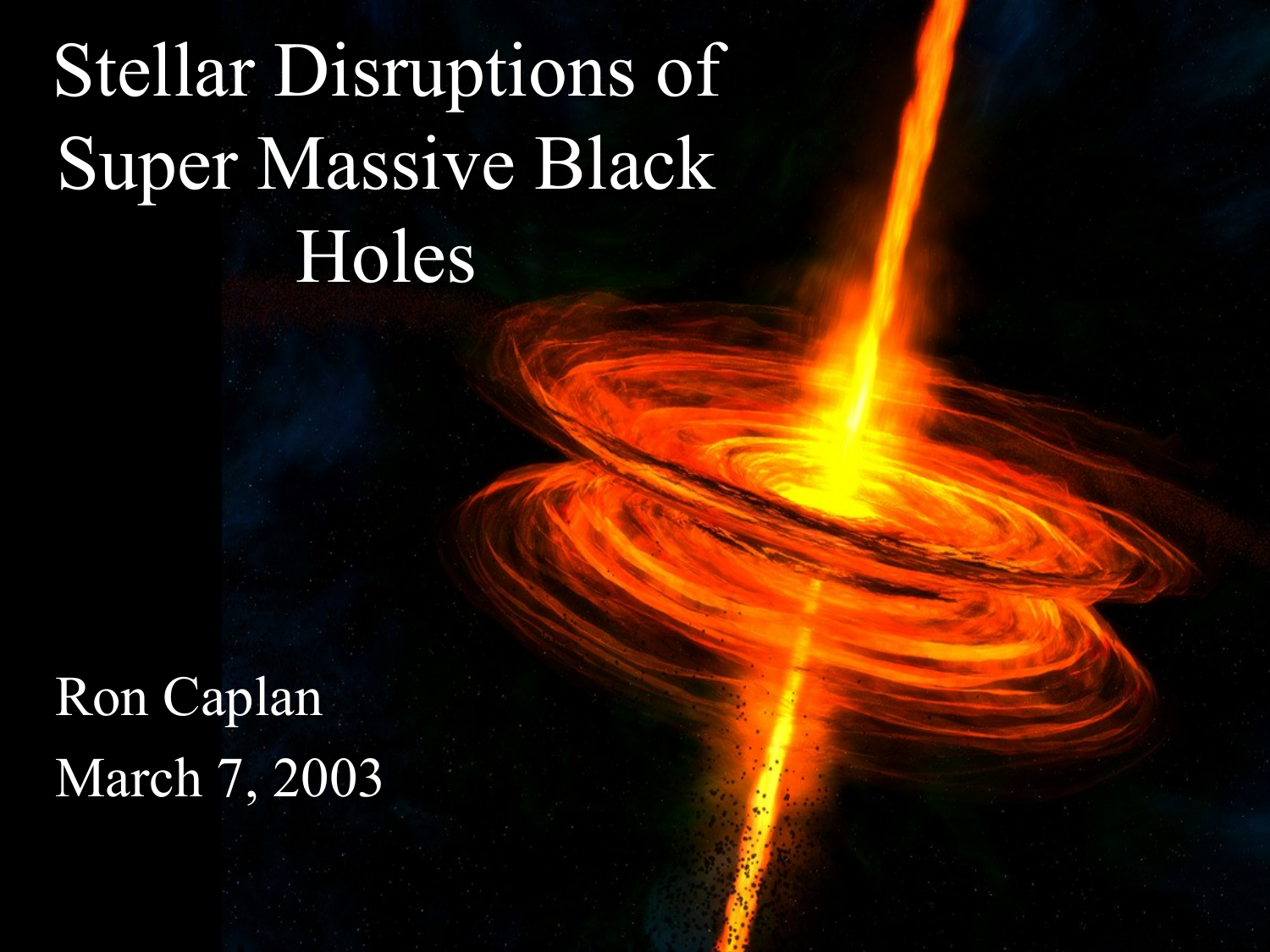### tline



- **Overview of Black Holes**
- **The Stellar Disruption Event** 
	- **The Flare**
	- **The Stellar Wind**
	- **Core Remnants**
- **Observations**

When a star gets too close to a super massive black hole, it becomes disrupted causing a flare. Detecting these flares is a way to find such holes, as well as learn about them. The study of super massive black holes is important for galaxy evolution studies.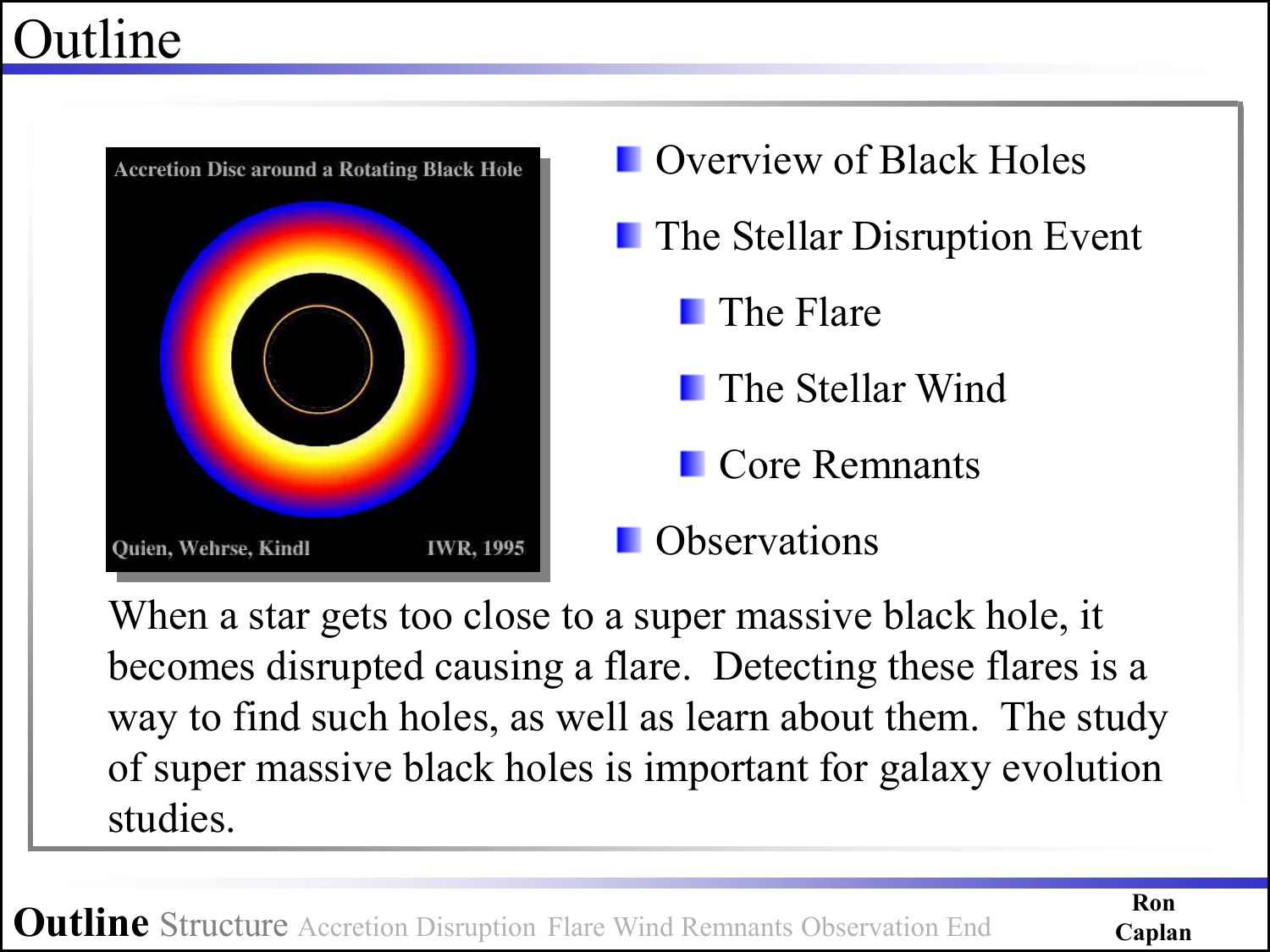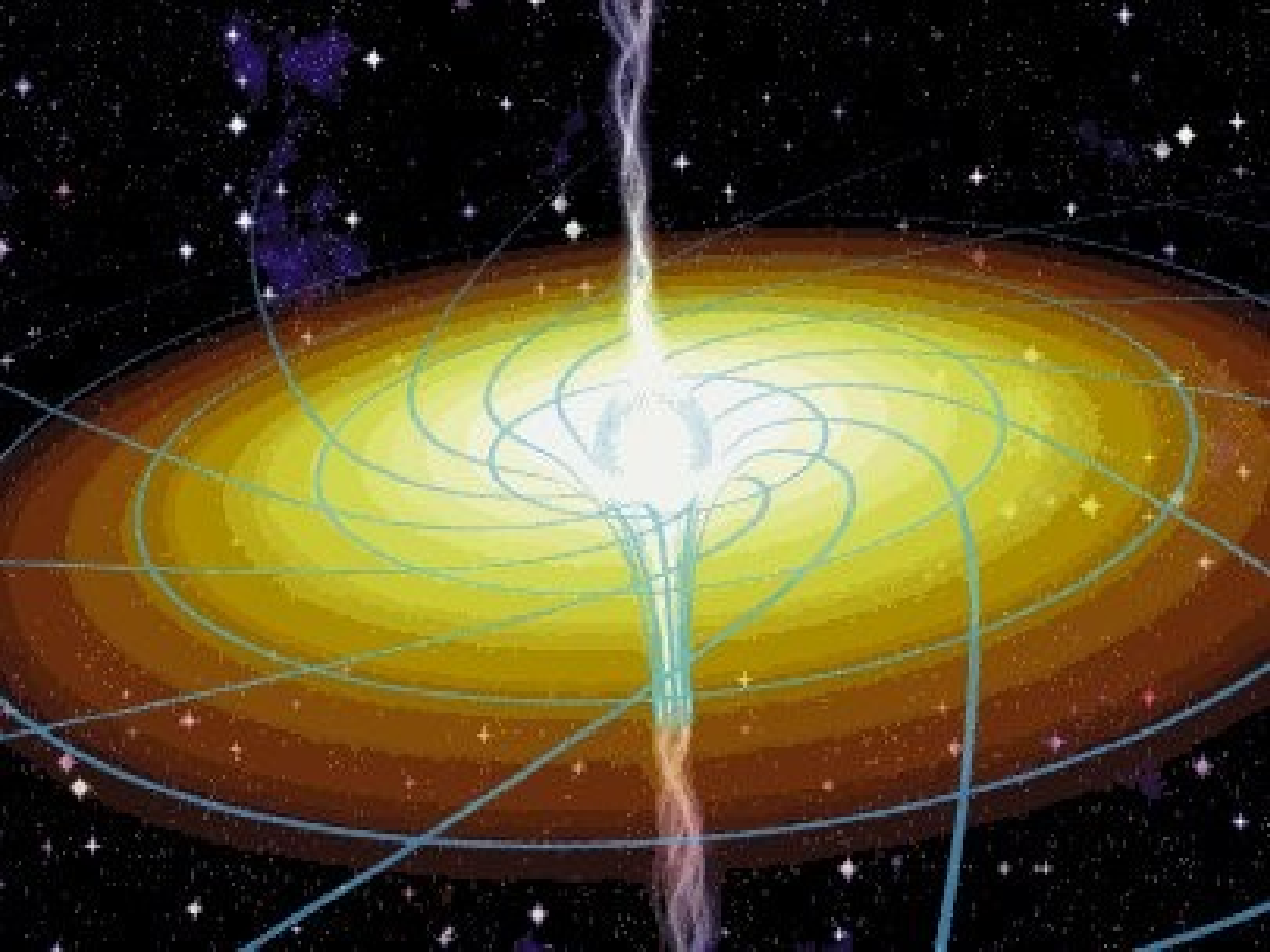#### Black Hole Structure



**Space-Time Geometry How to Make a BH Event Horizon Singularity Tidal Forces Stellar vs. Super Massive** 

Outline **Structure** Accretion Disruption Flare Wind Remnants Observation End Caplan

**Ron**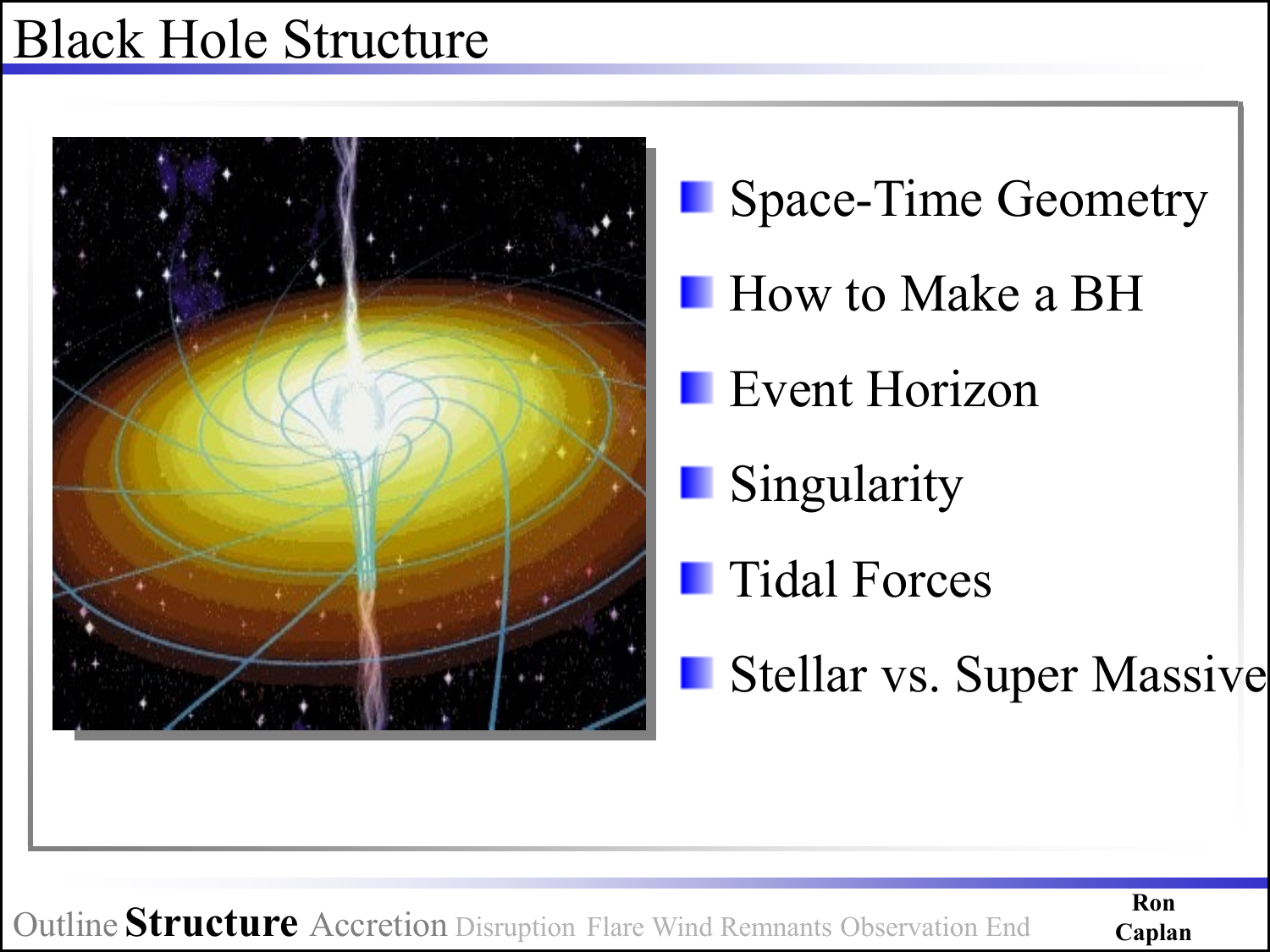### Black Hole Accretion Disks



### **Thermal Radiation Gamma-Ray Bursts**

Outline Structure **Accretion** Disruption Flare Wind Remnants Observation End Caplan

**Ron**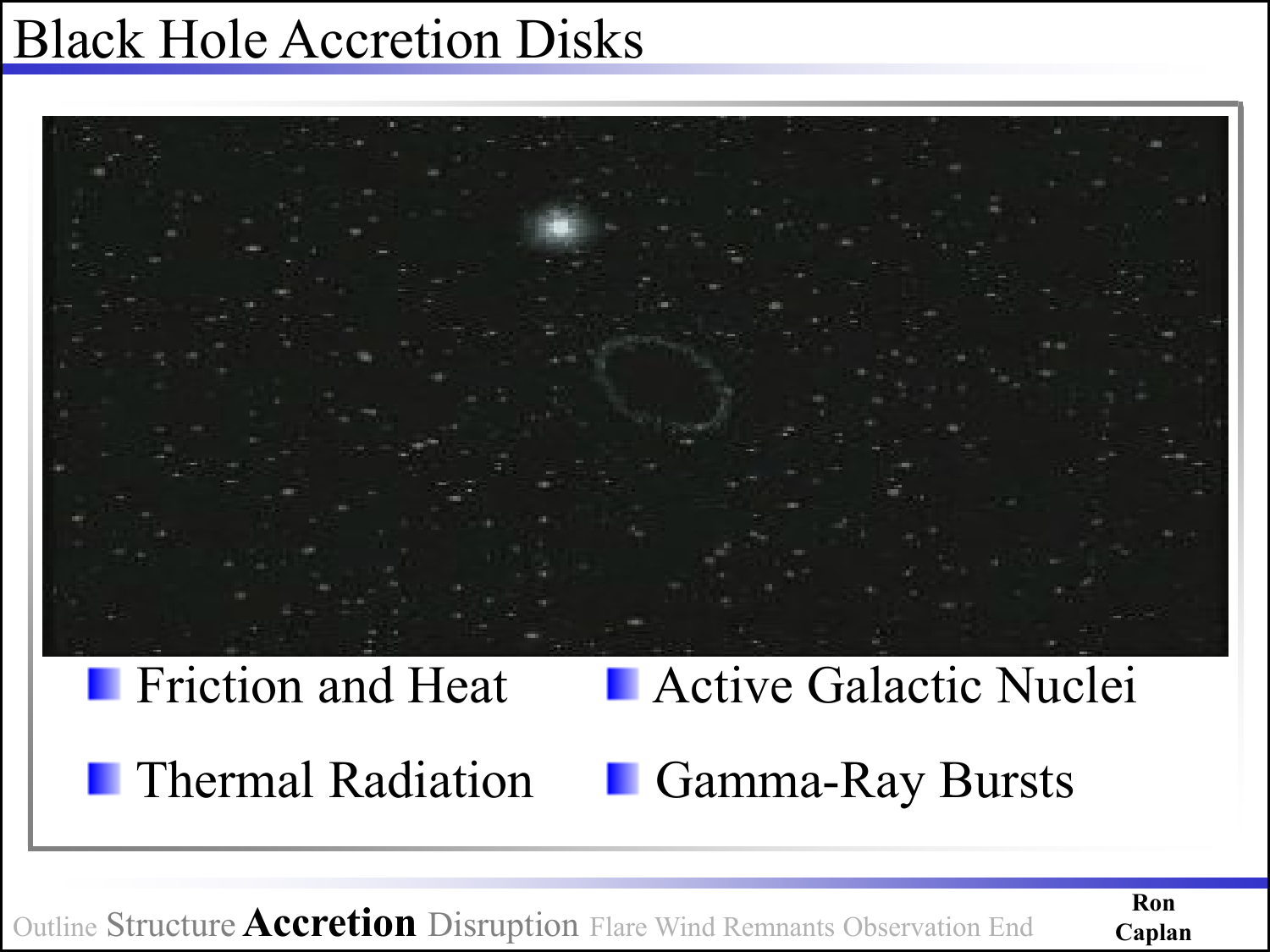### The Stellar Disruption Event



**N** Velocity Dispersion – Capture of Star Inevitable **Once Every 10,000 Years in an Average Galaxy** ■ ~Half of Star is Ejected, ~Half of Star is Accreted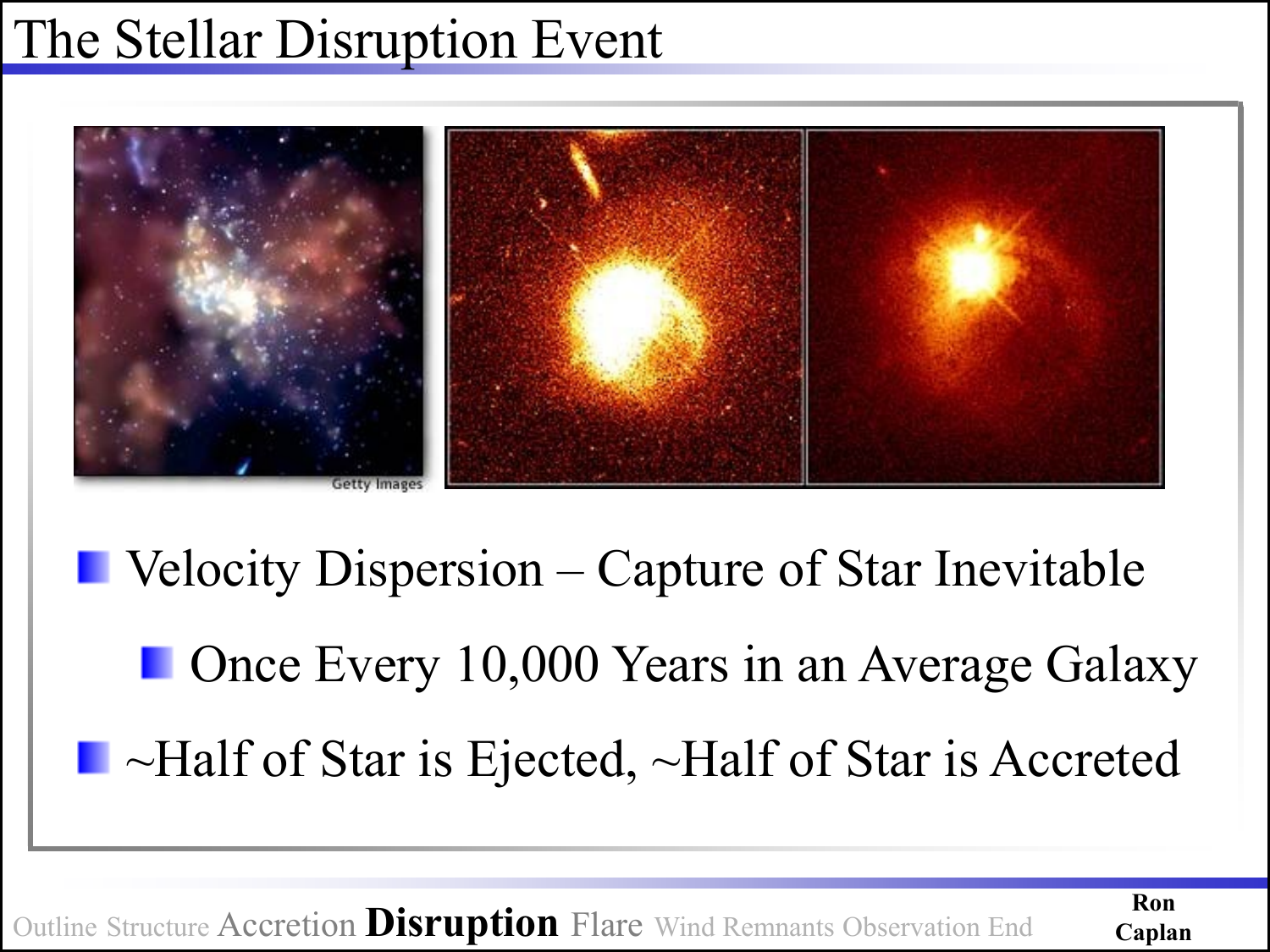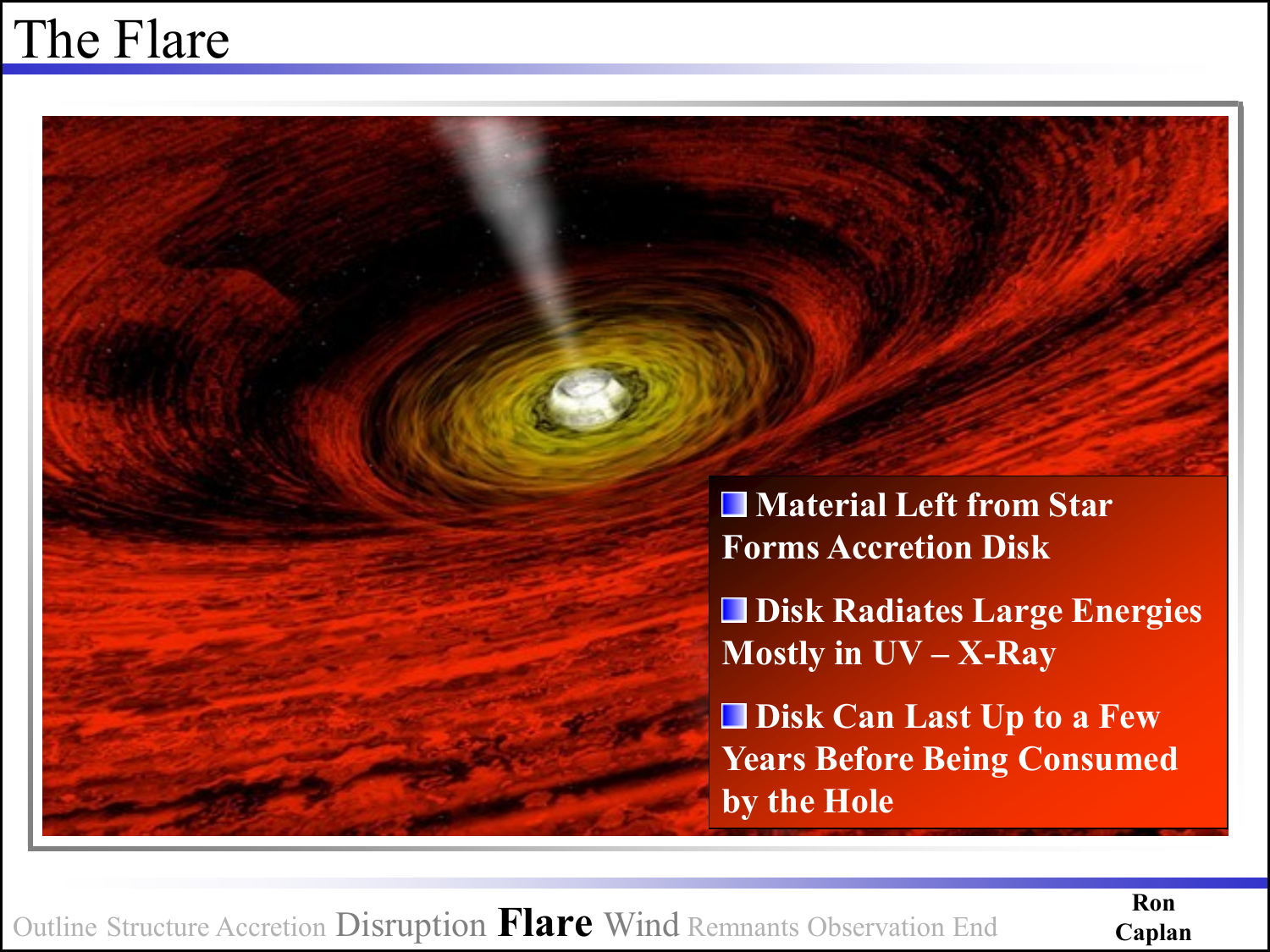### The Wind

**The material that gets blown off, does so at a very high** velocity

**Energy of this stellar wind is equal to the that from a** supernovae

If can cause shockwaves in the surrounding ISM, as well as create shells



**Ron**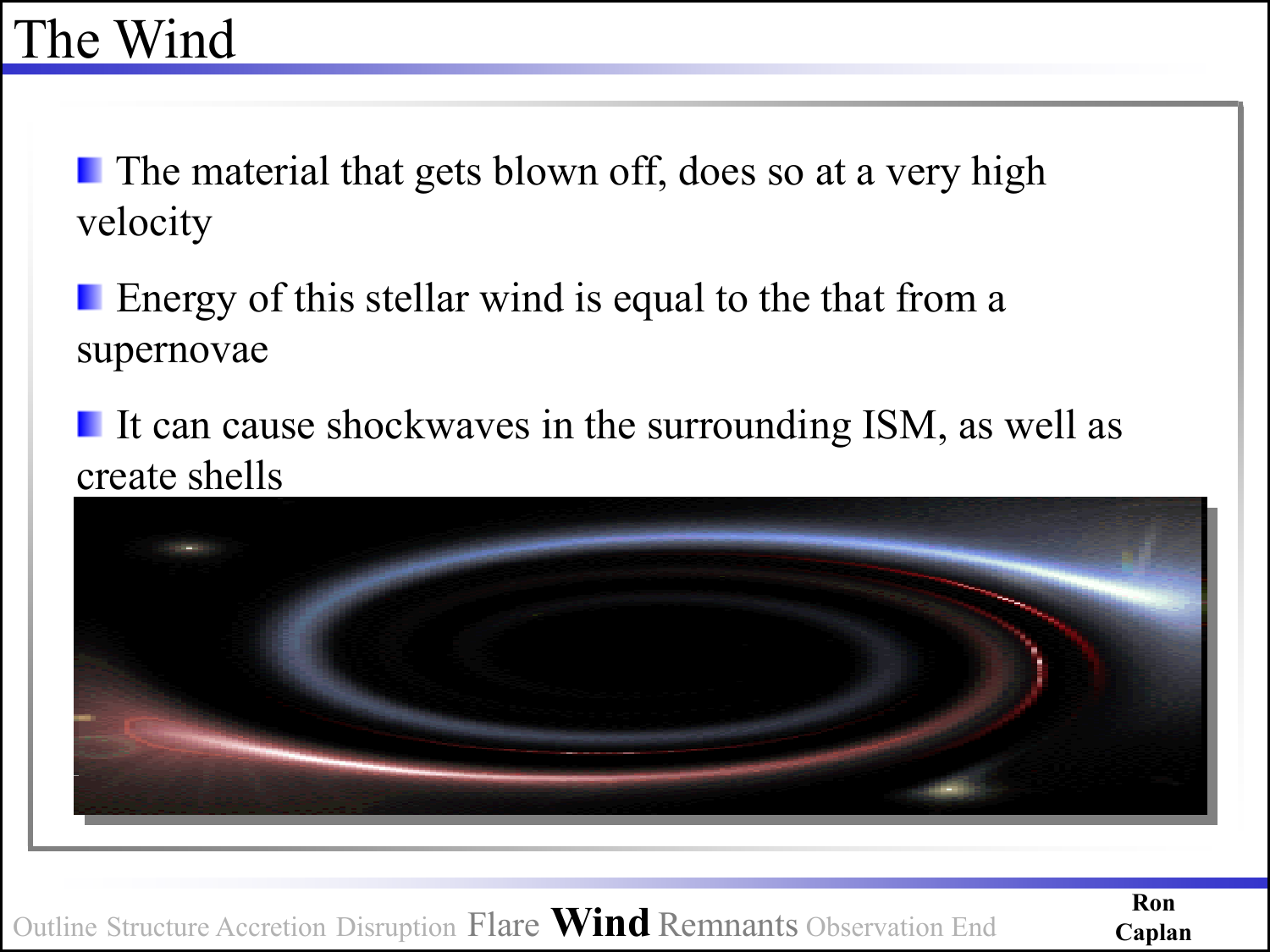**Notable 1** When a large red giant star is disrupted, there is a possibility its core survives, and is ejected very fast away from the galactic center

This core star would be a Helium star much like a White Dwarf

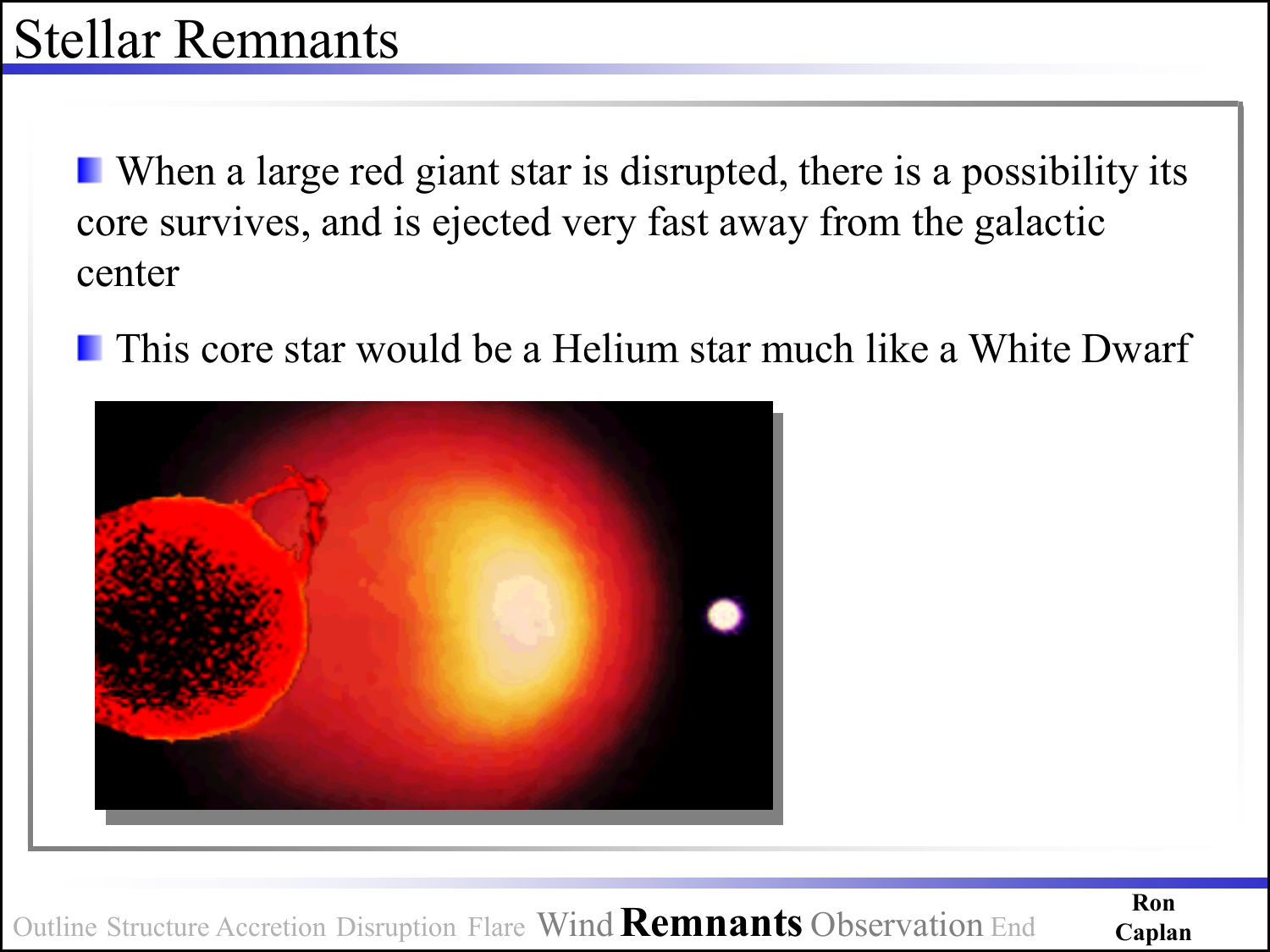#### **Observations**

**Flare** 

- **Light Frequency Problem?**
- **No. 3** Wind and Atmosphere to the Rescue
- **How many??**
- **UCSB Lubin Group**
- **Core Remnants** 
	- **Live Longer than Flare**
	- **Harder to See HST, Keck**
	- **Now Similar to Standard White** Dwarfs
	- **Circular Patterns**



**Ron**